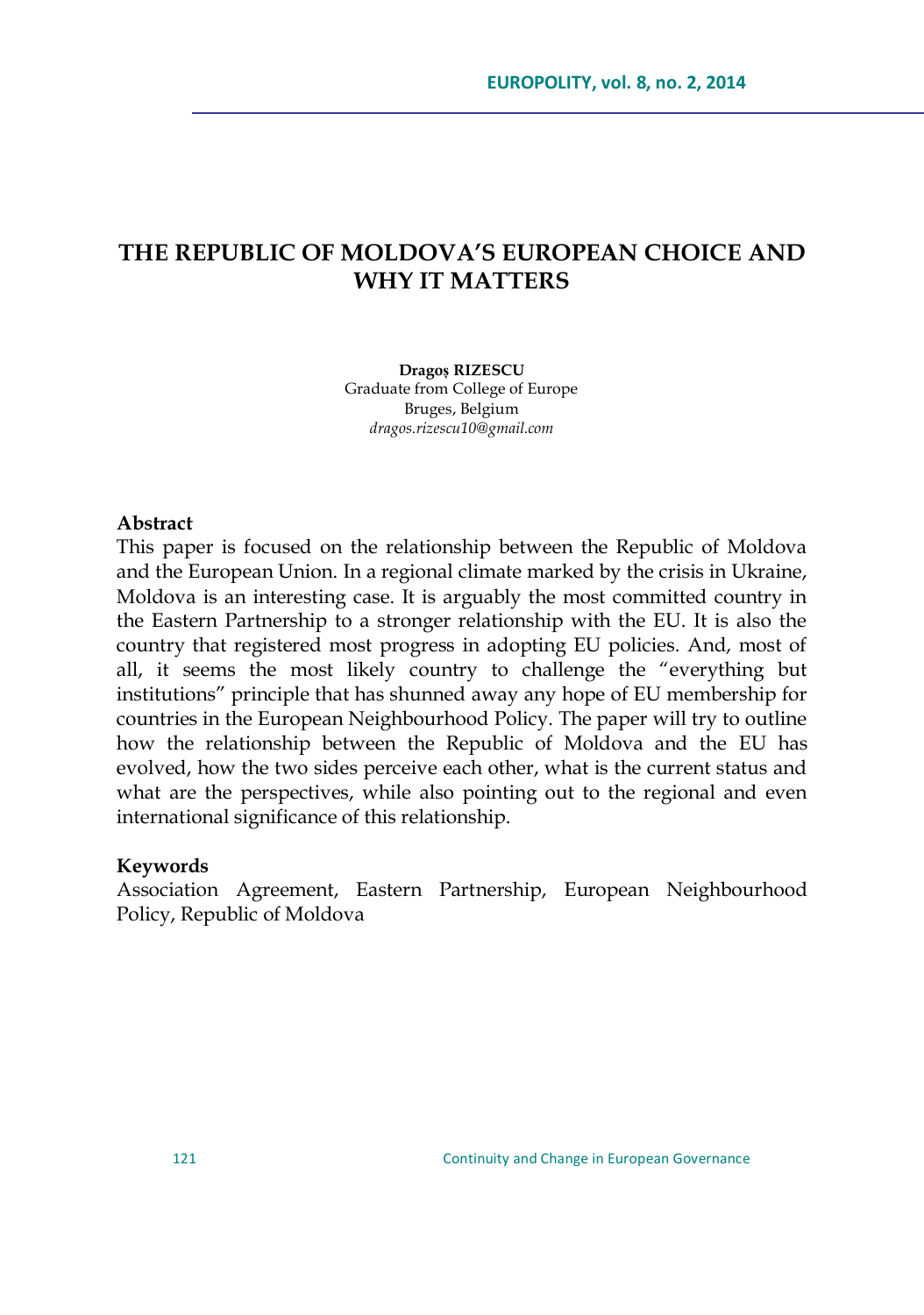## **1. INTRODUCTION**

In international affairs, there are very few, if any, crises that begin and are treated right from the start as global issues. Even issues which are clearly transnational, such as global warming, are perceived differently in several parts of the world. Most start off as regional problems (such as conflicts between two or several states) or even as internal problems (such as what happened during the Arab Spring) and afterwards spill-over, affecting an increasingly wider region and ultimately some make it on the global agenda, depending on their intensity. Therefore, any researcher interested in developments on a global scale should have a good understanding on their regional, national or even local origin.

In the past year, undoubtedly one of the regions that took most headlines in the area of international affairs was Eastern Europe. Starting with Ukraine's refusal to sign a long-awaited Association Agreement with the European Union and continuing with massive street protests, a change in power, a region (Crimea) deciding to join another country via referendum, a tragic crash of a commercial airplane and an internal conflict between the government in Kiev and soldiers fighting for the independence of two Eastern regions, everything was presented in international media. The global consequences were evident from the involvement of outside actors such as the EU, NATO, the UN, Russia or USA to the very human side of its effects illustrated by the airplane crash.

With all this happening, on several occasions the name of two other countries was brought up, being considered of having a rather similar situation to Ukraine: the Republic of Moldova and Georgia. All three countries were former members of the Soviet Union and all three countries signed Association Agreements with the EU in 2014.

With Ukraine's situation being already treated in a variety of articles, this paper will focus on the case of the Republic of Moldova, its relationship with the EU (since Ukraine's relationship with the EU seems to be the source of the current crisis) and its relevance in the region in the current international context.

The structure of the paper is the following. The first part will be a brief overview of the EU's Eastern neighbourhood, its importance and recent developments. The second part will show how the relationship between the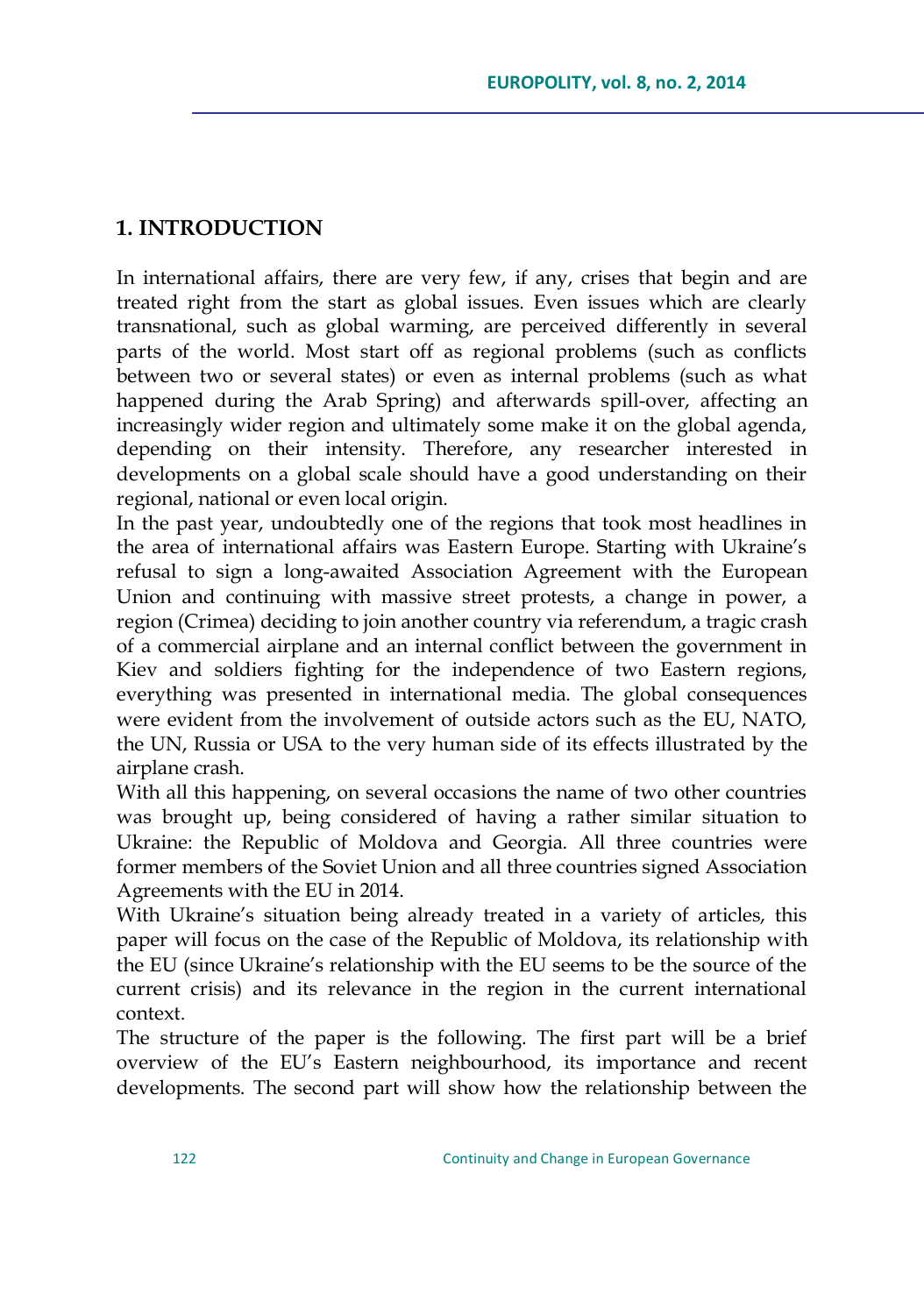EU and Moldova has evolved over time. The third part will assess the current status, after the signing of the EU-Republic of Moldova Association Agreement, of the relationship between the parties. Finally, the last part will discuss the perspectives of the Republic of Moldova, of its relationship to the EU and why the outcome of this relationship is important for the region and even at a global scale.

## **2. THE EU"S EASTERN BORDER: FROM ENP TO EAP**

Admittedly, the European Union's eastern border has repeatedly moved over time. From the founding six countries to the current twenty-eight, borders have continuously changed, but for the purpose of this paper "Eastern" neighbourhood‖ refers to the EU's Eastern borders after the 2004-2007 enlargements. Depending on which author is cited, the term can be considered to comprise different countries, though generally these are the Republic of Moldova, Ukraine, Belarus, Azerbaijan, Georgia, Armenia and Russia. All of them share a historical link, as they used to be part of the Soviet Union.

From the EU's perspective, it was only when the 2004 and 2007 waves of enlargement were clearly approaching that it started paying particular attention to countries in the region, as Chris Patten, EU Commissioner for External Affairs in 2004, admitted at the time (Patten 2004, 5).

This change in priorities was marked by the creation of the European Neighbourhood Policy, which was launched in 2003. It was conceived as the framework within which the EU would deal with its "new neighbours", once the enlargement in 2004 would take place (though countries in North Africa were also included in the end). According to the Commission president, Romano Prodi, the policy aimed to establish "a 'ring of friends' surrounding the Union and its closest European neighbours, from Morocco to Russia and the Black Sea" (Prodi 2002), to share "everything but institutions" with the EU (which translates into no clear commitment regarding possible membership for those countries) and to offer "a single market, free trade, open investment regime, approximation of legislation, interconnection of networks" (Prodi 2002).

As Stefan Lehne explains, the idea was that "through long-term engagement, the ENP would support the deep structural transformation of the EU's partner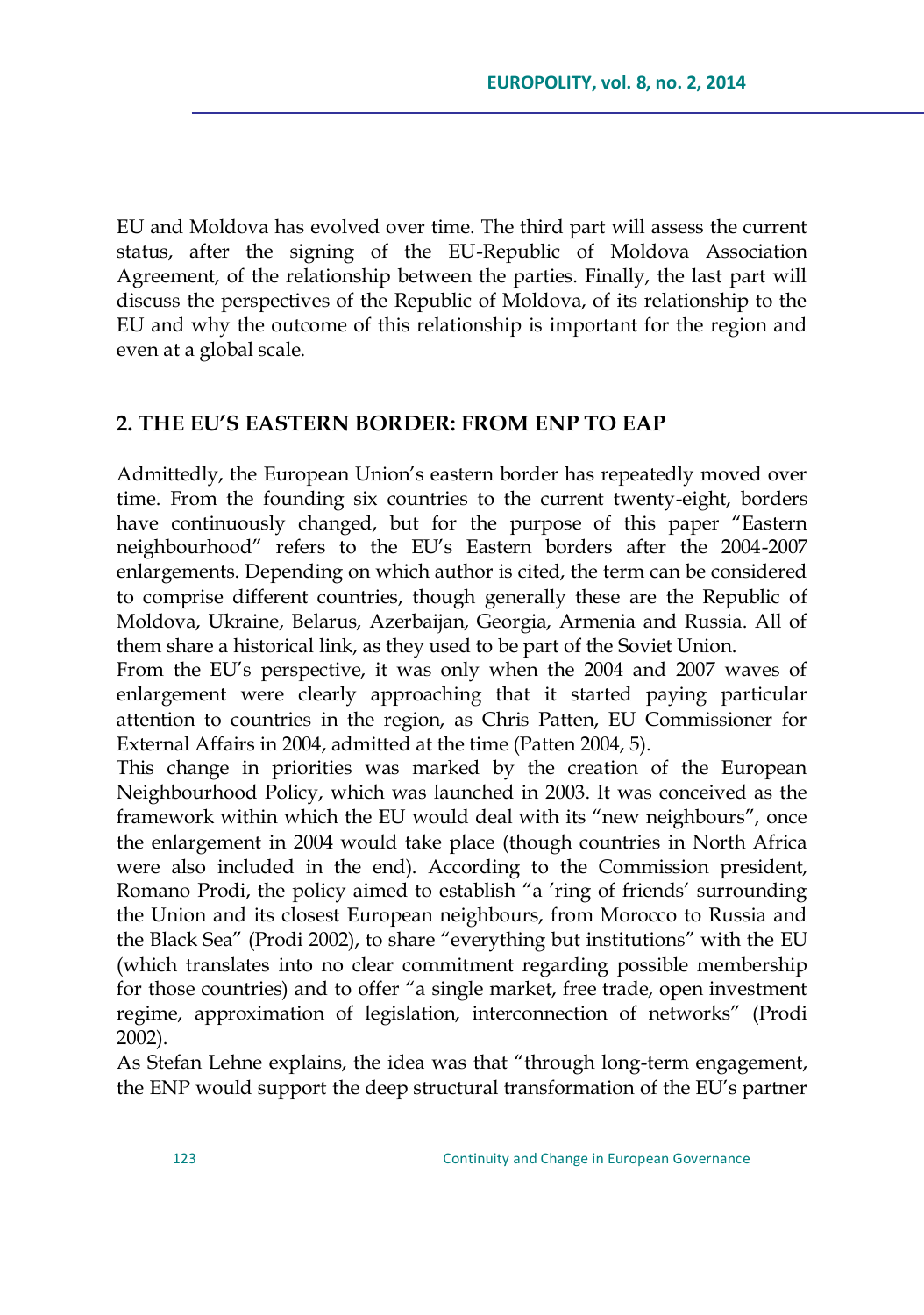countries, promoting democratic reforms, the rule of law, and a successful market economy, which could be progressively integrated in the EU's own internal market. The hope was that over time, this would result in a partnership with an area founded on the values of the union" (Lehne 2014, 5).

In practice, this was done by agreeing on Action Plans with countries in the neighbourhood (Moldova signed its Action Plan in 2005) which listed reforms that were to be adopted, while receiving EU funding. Yearly country reports were afterwards issued by the Commission in order to assess the progress achieved (Gänzle 2009, 168).

The ENP had its critics, with countries complaining that the EU was "asking" too much in terms of adjustments and reforms while offering only modest rewards‖ (Lehne 2014, 7).

In 2008, a specific framework for developing relations with the EU's Eastern neighbours was set-up within the ENP: the Eastern Partnership (EaP). Besides calls from the new member states for an enforced partnership with the "new Eastern neighbours‖, the Russo-Georgian war in 2008 also played a role in the EaP set-up (Shapovalova and Boonstra 2012, 59). Following an initiative by Poland and Sweden, the EaP was to reinforce the bilateral track of the ENP, especially through the possibility of negotiating Association Agreements with the countries and offering visa liberalisation. It also added a multilateral track, with high-level meetings of Heads of State (summits comprising EU Members and partner countries every two years) as well as thematic platforms (European Commission 2008, 3-4).

Finally, in 2011 the ENP was reviewed, and a new principle was introduced, known as "the more for more principle". This meant that countries would receive extra funding as a reward for their commitment on pursuing reforms set by EU conditionality (Lehne 2014, 5). Moldova was seen as a likely country to benefit from this opportunity, and it did.

Though as it can be seen the ENP did change since its launch in 2003, its basic objectives stayed the same, and can be summed up in four broad goals. The first was fostering economic relations and sector cooperation between the EU and its partners, as economic relations are the basis of the whole EU and of all its external relations. The second was to promote internal stability in neighbouring countries by helping with reforms, which in turn would help make the whole neighbourhood safer and better governed (leading to better relations and less temptation for third country individuals to migrate to the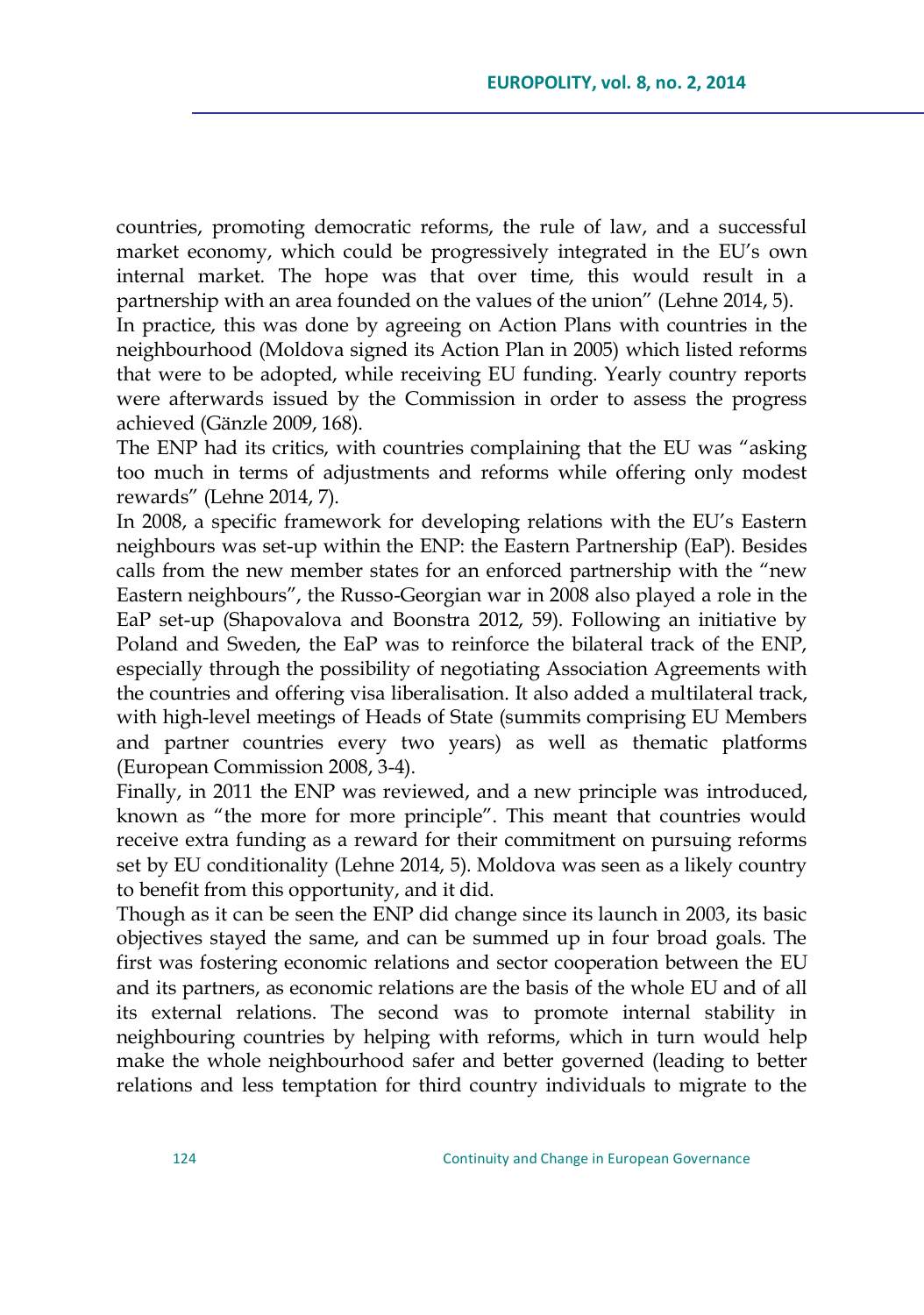EU). The third was ensuring border security and managing citizen mobility, which meant that the EU had to secure its borders while also fostering peopleto-people contacts. And finally, though less affirmed and certainly not at an official level, geopolitics was involved: the EU was keen to affirm itself as a power in its neighbourhood, which was necessary if it ever was to be taken seriously as a significant global actor (for more on this issue see for example Bretherton and Vogler 2006).

### **3. THE REPUBLIC OF MOLDOVA AND THE EUROPEAN UNION**

In 2004, Marius Vahl wrote that "EU-Moldovan relations have been largely neglected since the disintegration of the Soviet Union, both among policymakers and by academics" (Vahl 2004, 171). This was because for a long time both sides had been undecided on how to treat each other. On one side, the EU was focused on its closer neighbours, and only after the 2007 enlargement did Moldova reach its borders. On the other side, there was continued political uncertainty in Moldova regarding the country's orientation in international affairs.

As other countries which were part of the USSR, Moldova signed a Partnership and Cooperation Agreement with the EU in 1994, a document focused mostly on trade matters, which entered into force in 1998. Towards the end of this decade, the Moldovan authorities tried to take cooperation with the EU a step further, asking to start negotiations on an Association Agreement, similar to the ones negotiated with Romania or Bulgaria, something that the EU didn't seem willing to contemplate (Vahl 2004, 175).

In 2001, the Communist party came to power and the international political orientation of the country began to change, focusing on closer ties with Russia. Still, this did not last, with President Vladimir Voronin becoming rapidly disenchanted with the way relations with Russia were evolving and with no visible solution to the Transnistrian conflict in sight once the Kozak memorandum was rejected (which was supposed to give extended rights to the region) (BBC News 2007). This led to a change in the Communist party's priorities, which at this point started to also support the goal of EU integration. As one author argued, "this 'overnight' change of direction turned Moldovan foreign policy 180 degrees from East to West" (Shapovalova and Boonstra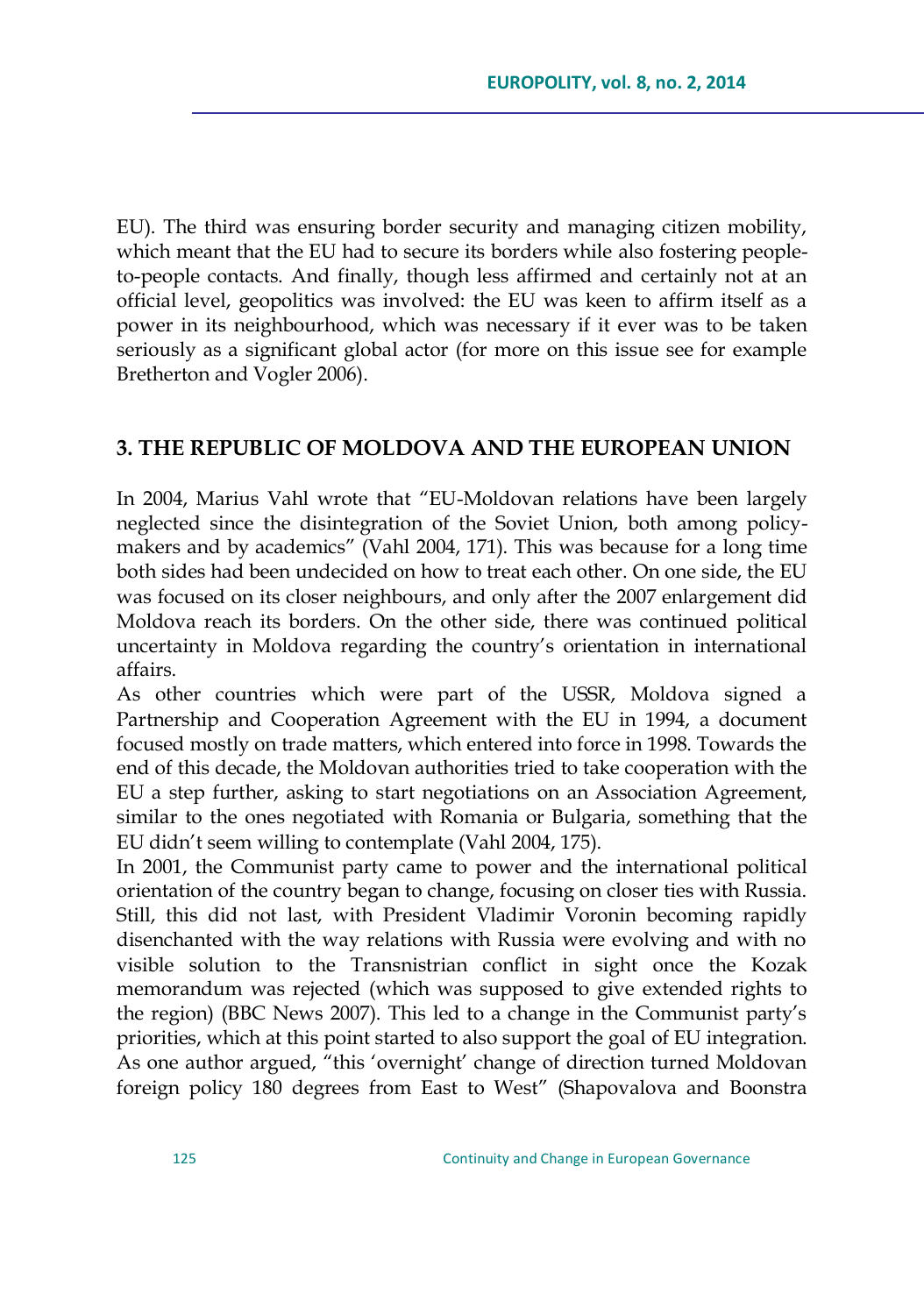2012, 60). It might be interesting to mention at this point that in 2014 the Communist party seems to have another change of direction of its own, now supporting again closer relations with Russia (as an example it protested against Moldova initialling the Association Agreement with the EU in 2013) (România Liberă 2014).

In 2005, four years after the Communist party came to power, a political agreement was reached with all parties signing a political declaration supporting the country's path towards European integration (Korosteleva 2012, 107).

EU-Moldova cooperation thus gained a new impetus. In 2005, an Action Plan in the framework of the newly created European Neighbourhood Policy was agreed, the Moldovan Delegation to the EU was set up in Brussels while the EU Delegation to Moldova also opened in Chișinău, alongside the appointment of an EU Special Representative for Moldova (Korosteleva 2012, 107). Moreover, the EU also joined in the newly created "Five-plus-two" format of negotiations for solving the Transnistria conflict, while also launching the EU Border Assistance Mission (EUBAM) to Moldova and Ukraine.

The next defining moment in EU-Moldova relations was the year 2009. In Moldova, that year marked a change in power. The Communist party was declared winner following legislative elections in April. However, this was immediately followed by street protests, with people calling the elections "fraudulent" and demanding a recount of the votes (Shapovalova and Boonstra 2012, 61). The civil unrest became known as the "Twitter revolution". In the end, new elections were organized in July and the opposition gained majority, creating the Alliance for European Integration (AEI), which had "as its main objective the implementation of all reforms necessary for Moldova to join the EU" (Danii and Mascauteanu 2011, 102).

The year 2009 was also important for the EU: at that time the Eastern Partnership was officially launched, and was intended to foster "a more ambitious partnership‖ (European Commission 2008, 2) between the EU and its East European partners (Belarus, Ukraine, Moldova, Georgia, Armenia and Azerbaijan).

This context gave the new ruling coalition in Moldova the framework in which to pursue the desire for rapprochement with the EU: negotiations on an Association Agreement (AA, which included a "Deep and Comprehensive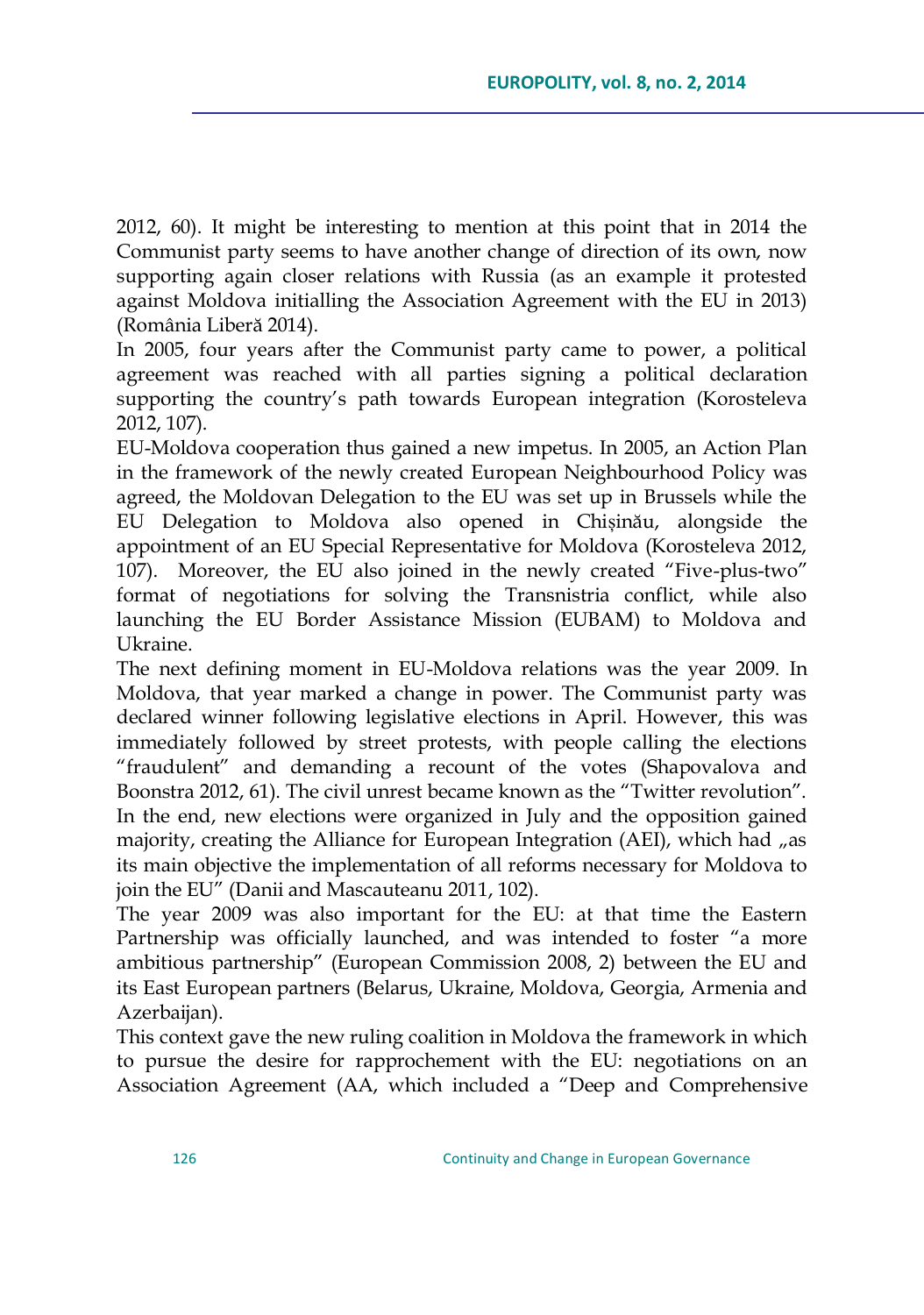Free Trade Area", answering calls made a decade earlier) were launched in 2010 and an Action Plan for visa liberalisation was set up in 2011 (Shapovalova and Boonstra 2012, 64), listing the reforms necessary before abolition of the visa regime.

Negotiations on the AA and on visas progressed rapidly as they were high on the domestic political agenda of the ruling coalition in Moldova. Despite internal political turmoil at the beginning of 2013 which made some observers wary of the country's ability to deliver on its commitments (Rinnert 2014, 1), negotiations on the AA (including the DCFTA) were concluded in June 2013 (Rinnert 2014, 3), the agreement was initialled at the Vilnius summit in November 2013 and signed in June 2014 (Deutsche Welle 2014). Also, the European Commission officially announced that Moldova fulfilled all the criteria set up in the Visa Liberalisation Action Plan and, following its recommendation, the Council and the European Parliament agreed in April 2014 to allow visa-free travel to the EU for Moldovans (Euractiv.com 2014).

#### **4. STATUS-QUO: SUCCESS OR DISAPPOINTMENT?**

At the moment, Moldova can be seen as a "success story" for the EU and its Eastern Partnership framework. It is a country where the four ENP objectives have been largely fulfilled, and arguably the "top of the class" in terms of comparison with the other countries in the Eastern Partnership.

On economic and sector cooperation with the EU, the value of trade between Moldova and the EU has more than doubled since the launch of the ENP in 2003 (DG Trade 2014, 4), and trade links are set to expand once the DCFTA will be implemented. Also, according to the official impact assessment ordered by the European Commission, the DCFTA is set to bring a 5.4% growth to Moldova's GDP (Ecorys and CASE 2012, B10). Moreover, sector cooperation has also progressed, with major steps such as the Republic of Moldova becoming a member of the European Energy Community (2010) (Shapovalova and Boonstra 2012, 64), the process towards a "common aviation area" (European Commission 2012) and the opening of the Romania-Moldova natural gas pipeline (Agerpres 2014).

On internal stability and reforms, the European Integration Index for Eastern Partnership Countries (EaP Index) 2013 (an index for countries in the EaP set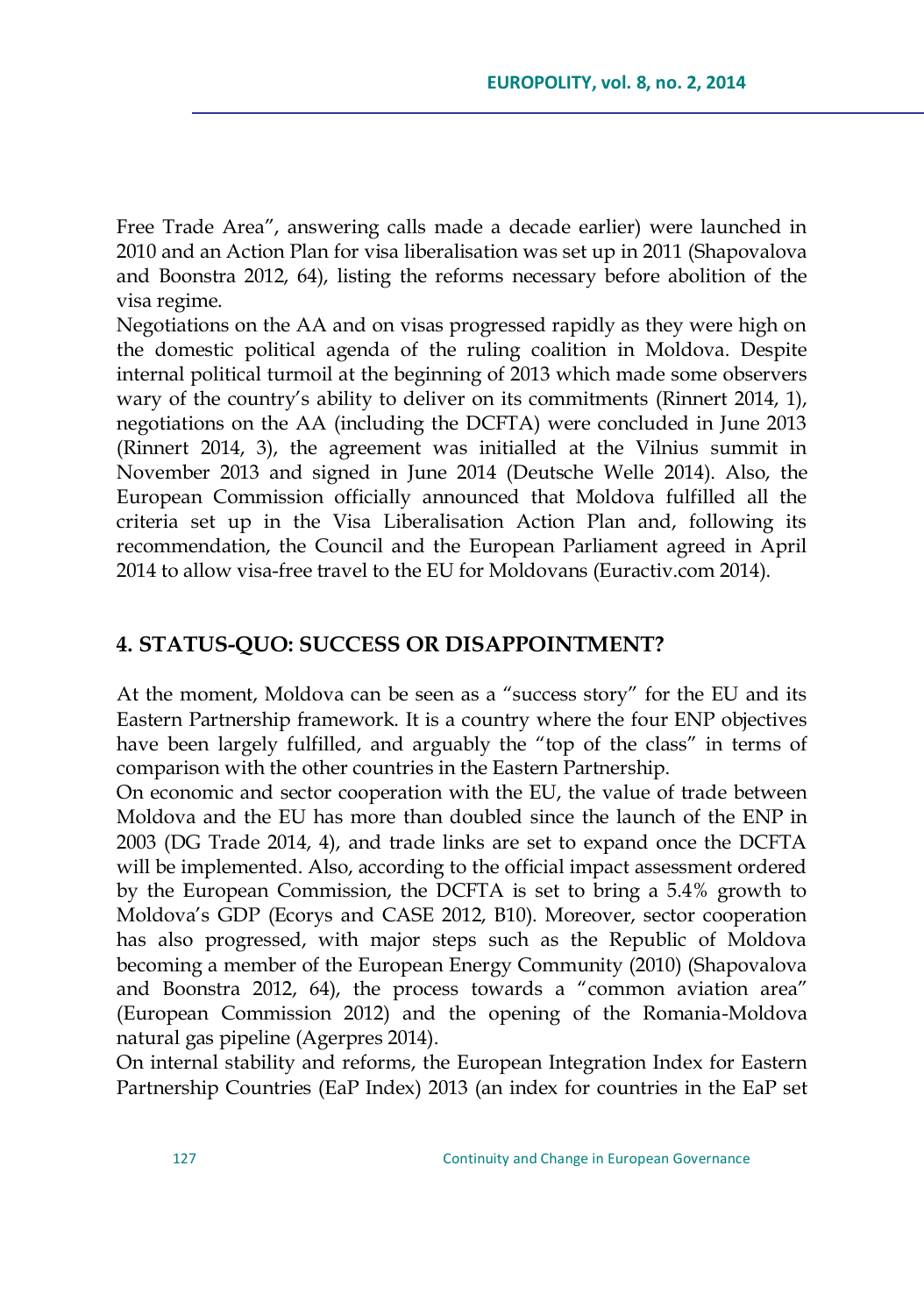up by civil society), Moldova was the best performer in the region by far on deep and sustainable democracy approximation, scoring at 0.75 (1 being maximum) (Kvashuk, Solonenko and Ursu 2013, 63-64). It is also the country which received the most funding under the "more for more" principle due to its progress with reforms (EuropeAid 2014).

Regarding border security and citizen mobility, Moldova was the first country in the ENP to fulfil all the benchmarks set by the EU and to achieve visa liberalisation, completing the process. It has also taken advantage of all mobility opportunities set up by the EU, leading some observers to state that, out of the EaP countries, "Moldova is the best at using the opportunities for mobility to the EU and ranks highest in people-to-people contracts‖ (Kvashuk, Solonenko and Ursu 2013, 85). Also, on border security, the European Union was active through the EU Border Assistance Mission (EUBAM) and generally successful (European Commission & High Representative of the European Union for Foreign Affairs and Security Policy 2014, 9).

In terms of geopolitics, the EU has played an increasing role in the country (visible through the reforms implemented), with the ruling political coalition being clearly EU-oriented. Moreover, the EU has an increasing influence in dealing with the Transnistria "frozen conflict", as the break-away region is now faced with the choice between signing the Association Agreement alongside authorities in Chișinău or refusing it, which would lead to the interruption of almost all exports to the EU. Currently, Transnistrian exports to the EU make up about half of all the exports from the region (Popescu and Litra 2014, 8).

All of this appears to make Moldova the "success story" of the Eastern Partnership, although reforms in several areas are still necessary (such as in the area of fight against corruption, justice reform, as well as economic sector reforms and privatisations as per DCFTA commitments). Undoubtedly a part in this successful outcome was played by Romania, whose geographical proximity and especially historical ties made it Moldova's strongest ally and supporter within the EU. This continues even today, when Romanian officials are openly speaking about Moldova becoming a member of the EU, something rather taboo in other EU member states (Euractiv.com 2014).

However, the current status of the EU-Moldova relationship might not be necessarily seen only as a success from Chișinău. Indeed, some analysts picture the current situation as more of a disappointment (Dungaciu 2013).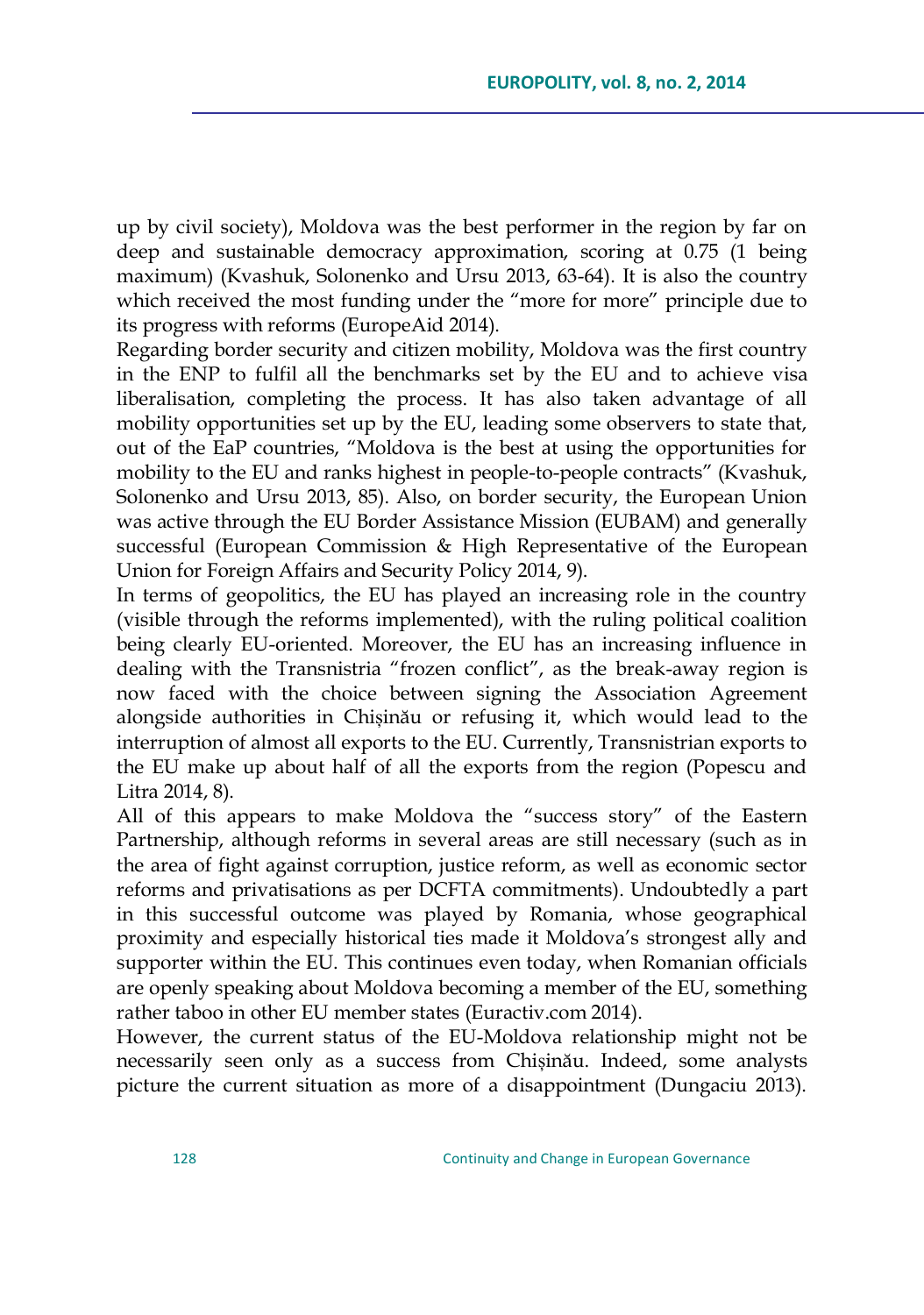This is because, despite the signing of the Association Agreement, Moldova still lacks any form of official perspective of becoming a member of the European Union. The "everything but institutions" principle set up by Romano Prodi for the ENP back in 2002 still holds. As a comparison, countries in the Western Balkans (such as Bosnia and Herzegovina for example) have a clear reference in their Stabilisation and Association Agreements with the EU to their status as "potential candidate states", something that Moldova (as well as Georgia or Ukraine) lacks.

### **4. POSSIBLE DEVELOPMENTS**

So what next for Moldova? Authorities seem keen to speak about the steps towards becoming EU members, even putting forward the year 2019 as possible year of accession to the EU (New Europe Online 2014), though the first and most important step would be to at least be recognized as a potential candidate. Becoming an official candidate and beginning negotiations would come much later. Even without a formal "potential candidate status" as all Western Balkan countries received back in 2000 (only Kosovo and Bosnia and Herzegovina are still at this stage, while other countries have moved on to ―candidate status‖ – like Albania, or even began negotiations – like Serbia, with Croatia being the only Western Balkan country to date having joined the EU), the Republic of Moldova could still submit a formal bid for membership (as it fulfils the essential criteria mentioned in the EU Treaties). According to procedure, this is followed by an assessment from the Commission and a decision by the Council, which grants (or not) the "candidate status" to the country (though one could mention that this status does not imply much progress in itself, as Turkey for example has been recognized as a candidate country since 1999). Still, citing Moldova's current positive track record on implementing EU reforms and its "success story" status, one could wonder if the EU would be able to officially reject an official bid – though a postponement of the process citing the Transnistria issue is certainly not out of the question.

With this in mind, this paper advances two possible scenarios regarding Moldova's status in the near future: a strongly "pro-Western" scenario, or a "membership-lite" status.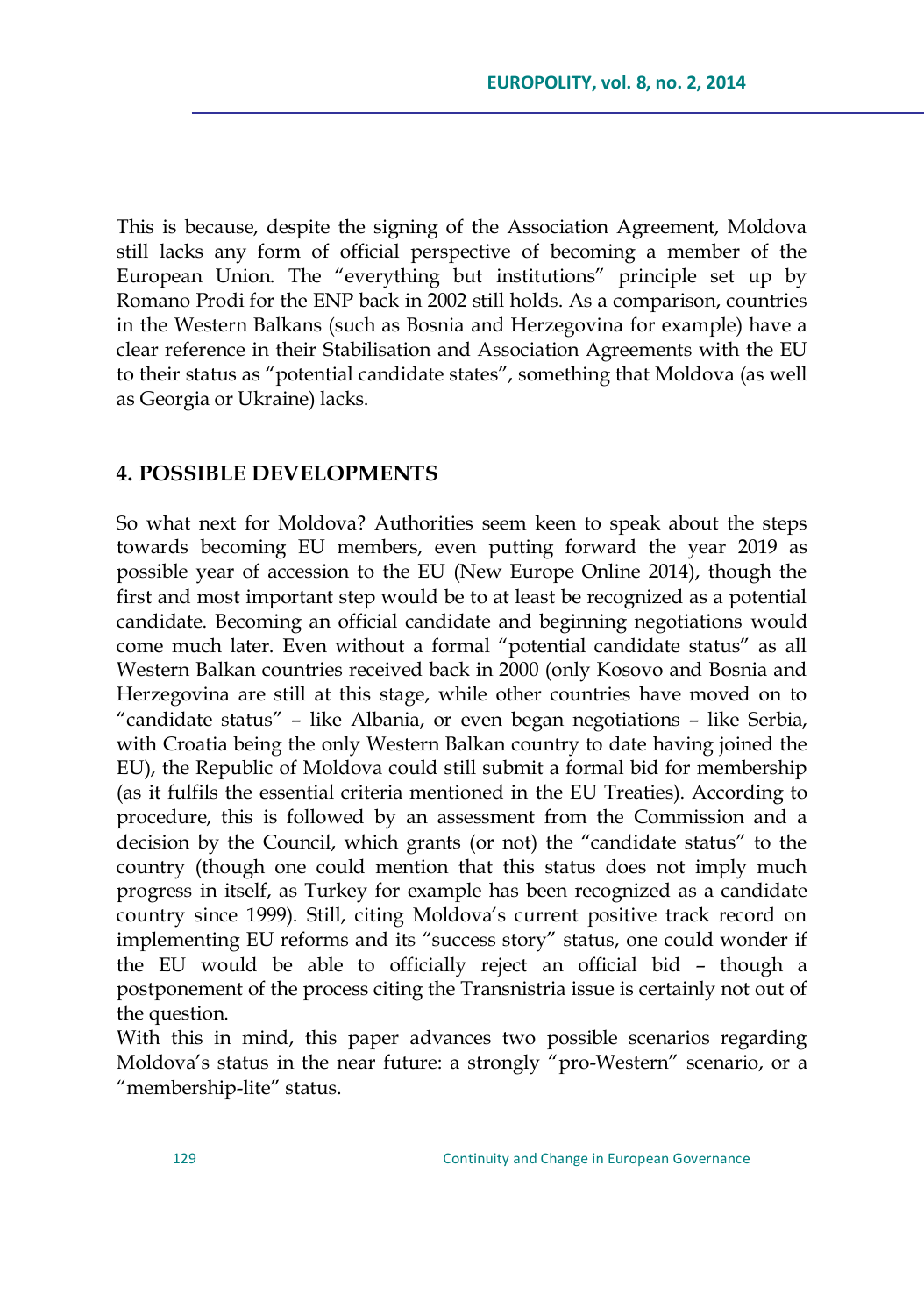The first scenario would mean that a strong pro-EU coalition would be formed after the November elections, with the government continuing to actively pursue engagement with the European Union. This would now mean implementing the Association Agreement in its provisional form (until all EU Member States have ratified it, which is needed for it to officially enter into force), strengthening efforts towards obtaining an official recognition of a "membership perspective" (with the first important event being the Riga summit in 2015), and even submitting an official membership application as soon as 2015 (current PM Iurie Leancă even stated this as an objective for 2015) (Euronews 2014). The problem with this scenario is that actively pursuing EU integration might trigger problems from both a geopolitical point of view (Russia already showed in Ukraine or Armenia that is not happy with former Soviet states getting closer to the EU) and from an internal point of view, with only 44% of the population being in favour of joining the EU according to a recent poll (CIVIS 2014).

As well, one could hardly see how the EU might accept the prospect of the Republic of Moldova becoming a member as long as the Transnistria issue is not solved and since EU officials openly speak about not wishing to repeat the Cyprus scenario. And, with an openly pro-EU Moldova, it is hard to see how Russia, with visible high stakes and influences in Transnistria, might work on finding a solution for the conflict, which could in turn lead to an in-or-out decision, with Moldova only being able to join the EU if it decides on an official break-up with Transnistria. Also, besides Transnistria, another possible territorial issue might be Gagauzia, a region which held a local referendum this year calling for integration within the Eurasian Customs Union instead of the European Union (Chiochina and Grosser 2014).

The second scenario, which seems more likely at this stage, is of a "membership-lite" status. Academics specialised on the European Union have repeatedly spoken about the trend of increasing differentiation within the EU (with only some countries joining on several EU projects – Schengen and the Eurozone are the most visible, but more and more situations, such as the enhanced cooperation procedure under the Lisbon Treaty are appearing). This means that, as being a member of the EU becomes more and more vague, this could also help non-members to participate in more and more EU projects and policies. The Association Agreement with Moldova has already been described as going further than any other such agreements signed by the EU in the past,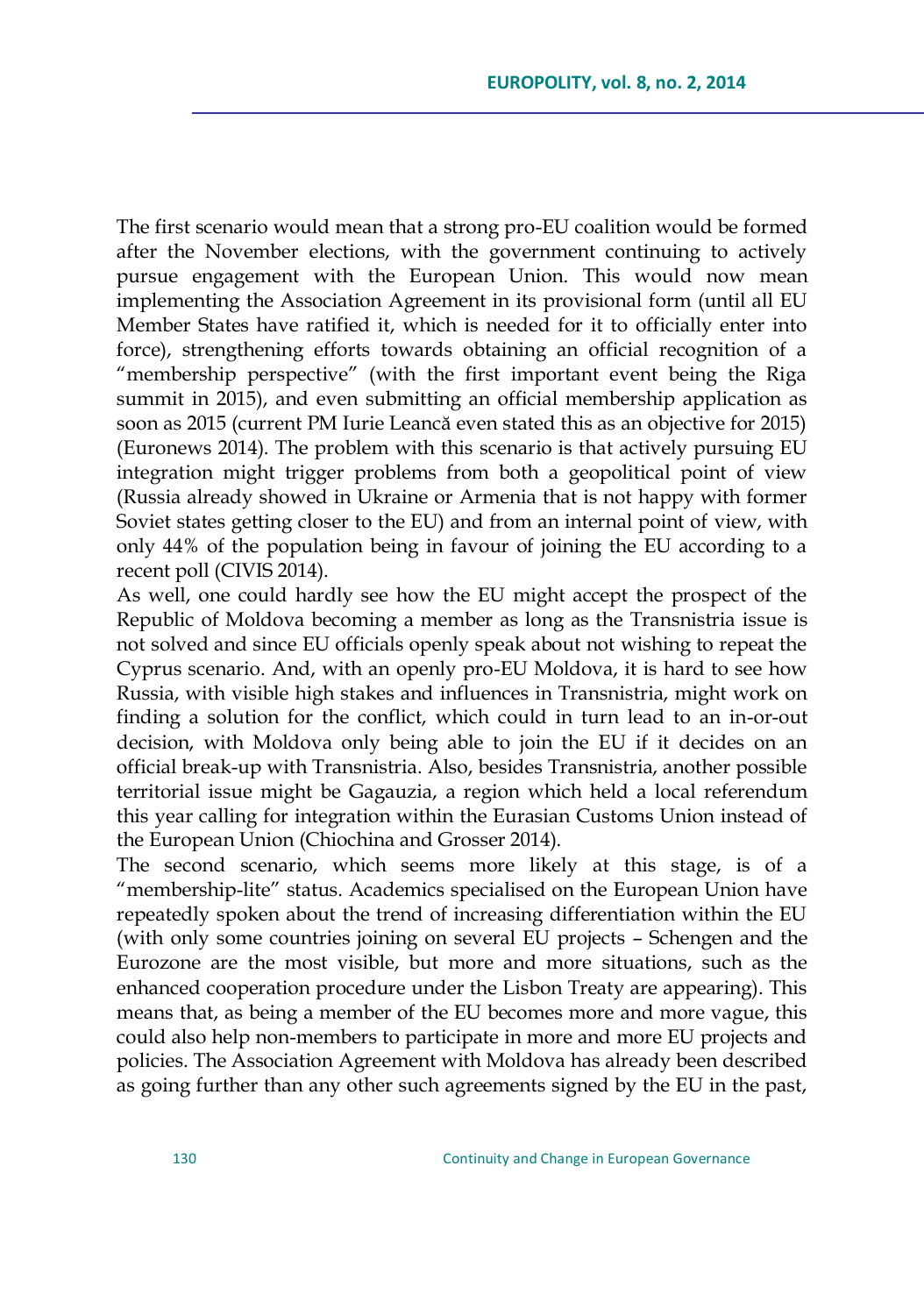being comparable in terms of compliance with the EU *acquis* with the European Economic Area, where states that are not EU members have to fully comply with EU legislation (Emerson 2014, 22).

Therefore, as the ENP has indeed been described as "enlargement lite" (Lehne 2014, 4), it is only foreseeable that Moldova might enjoy something that some authors already named "membership-lite" (Raik and Tamminen 2014, 57), which means continuing on deepening cooperation with the EU (such as working on the implementation of the AA and participating in selected policies) but without becoming an official Member state. This is likely, as it would mean that Moldova would continue to enjoy various EU benefits (technical assistance, more funding, market access, free movement), without making a complete on-off choice between East and West and without amplifying tensions in Transnistria or angering Russia (which would likely happen if Moldova was to become and EU candidate state).

There are also two further scenarios that can be imagined, though both seem unlikely at this stage. One would be another "180 degrees turn", this time from West to East, with the country joining the Eurasian Economic Union, which is currently only a Customs Union comprising Russia, Kazakhstan and Belarus (The Economist 2014), instead of the European Union. This is seen as the possible scenario if the Communist Party comes to power following the next elections. But, having in memory the 2009 Twitter revolution, it is unlikely that that the majority of the population would agree to such a dramatic turn of allegiance in foreign policy. According to a recent poll, when asked to choose, 29% of Moldovans said they would favour the country joining the EU, 22% favoured the Eurasian Union, while 33% were undecided (the rest refused to state a choice) (Centrul de Analize și Investigații Sociologice Politologice și Psihologice CIVIS 2014).

The other scenario would be "complete neutrality", a sort of "Swiss model", with the country not joining any major economic bloc. However, since Moldova is indeed the poorest country in Europe, it is almost impossible to imagine the country could develop without outside help. Joining either the European Union or the Eurasian Union project proposed by Russia would give the country access to more resources, and it is highly doubtful that the country could balance on the long-run between the two blocks.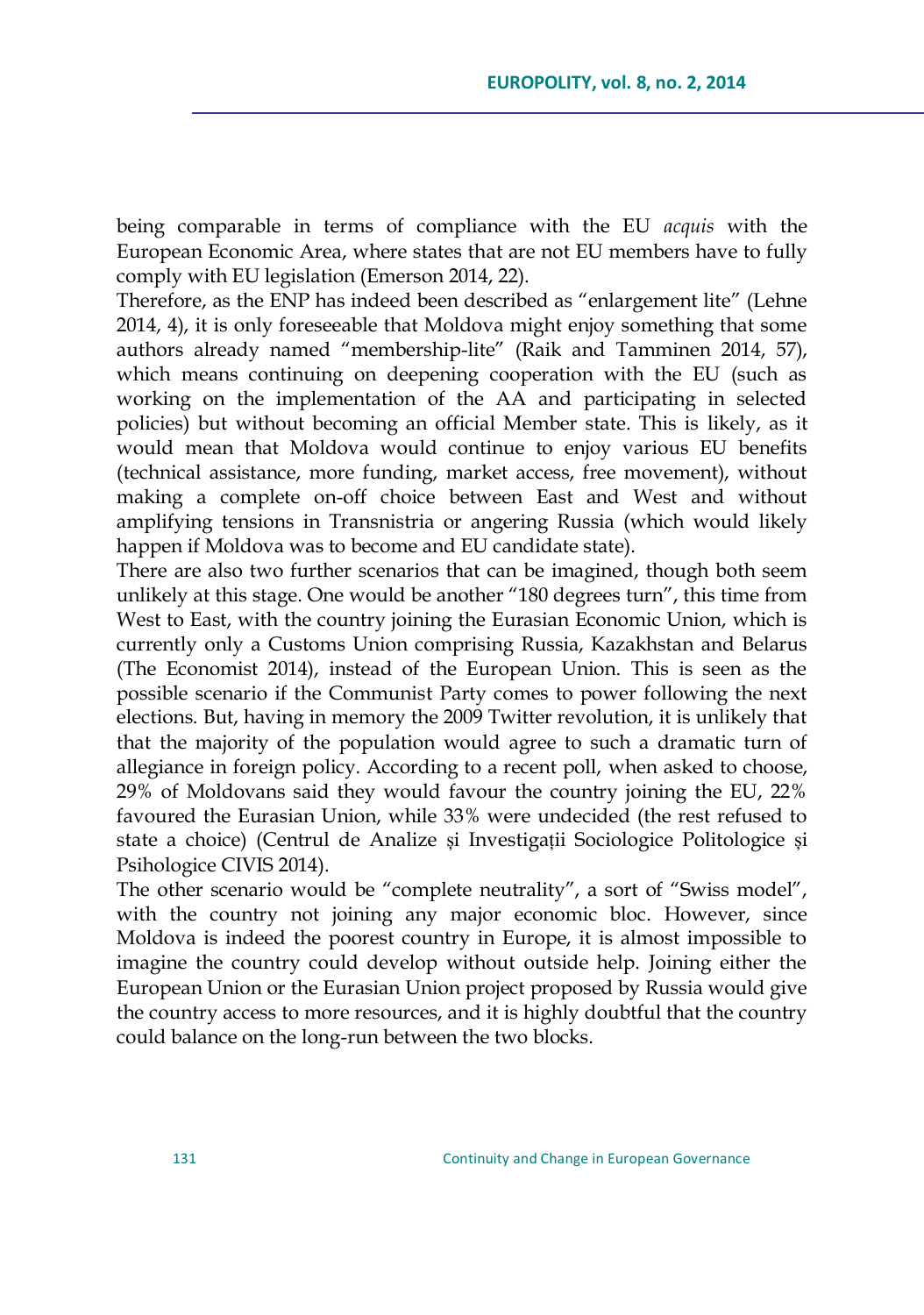## **5. CONCLUSION**

This paper aimed at taking a look at the current status of the Republic of Moldova as a country situated right between two sides in a very tense relationship at the moment (the EU and Russia), in a situation similar to Ukraine's. It is a country that has an openly pro-EU governing coalition, but with also a powerful Communist (and generally pro-Russian) opposition party. It has recently signed a far-reaching Association Agreement with the EU but its future relationships with the bloc as well as with Russia are uncertain. The scenarios mentioned in the paper tried to give a glimpse to how the situation might develop.

Why is Moldova important seen from a global perspective? As the last year has shown, events in Eastern Europe have a global impact. The situation in Ukraine has ended up involving major actors at a global scale, including Russia and the US, the EU, NATO and the UN. It is seen as a proxy Cold Warstyle conflict between the West and the East. Moldova is, in some terms, similar. It is a country that (currently) appears to choose "the West", with officials openly speaking about EU integration, but in which Russia holds significant leverage (in terms of Russians living in the country, influence in Transnistria, gas supplies and access to its own market for the Moldovan population). So the way the situation will develop in Moldova is significant not only for the country, but for its neighbours, for the region, and, in the end, for the world.

One should only think about what global consequences EU membership for Moldova would have: it would mean another enlargement for the world's most powerful economic bloc. It would mean that some sort of solution (even break-up) would be found for the frozen conflict in Transnistria. This in turn would have effects on other similar regions (Georgia, Armenia, even Ukraine). It would probably lead to further retaliation from Russia (such as trade embargoes). This might also lead to an US response. In the current tense nature of the relations between the North-Atlantic community and Russia, Moldova is right between the two sides and that is why developments in the country are important for the region and for the world.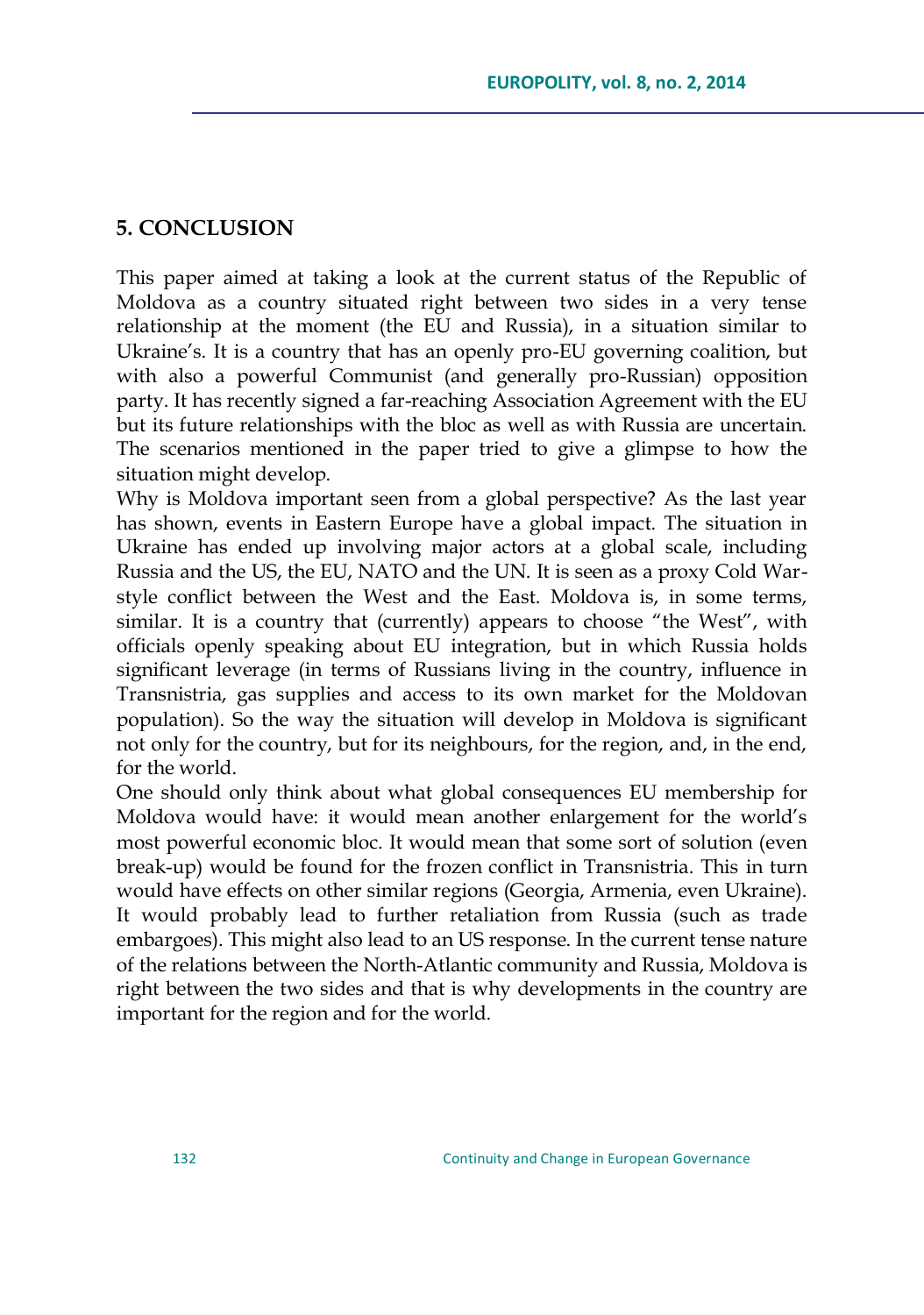## **REFERENCES**

- Bretherton, Charlotte and John Vogler. 2006. *The European Union as a Global Actor Abingdon*. New York: Routledge.
- Chiochina, Simion and Maximilian Grosser. 2014. "Moldova's Gagauz region leans toward Moscow." *Deutsche Welle*, March 18. Accessed October 7, 2014, [http://dw.de/p/1BReR.](http://dw.de/p/1BReR)
- Danii, Olga, and Mariana Mascauteanu. 2011. "Moldova under the European neighbourhood policy: 'falling between stools'." *The journal of communist studies and transition politics* 27(1): 99-119.
- Dungaciu, Dan. 2013. "Eşecul Vilnius şi principiul vaselor comunicante." *România Liberă*, December 1. Accessed October 6, 2014. [http://www.romanialibera.ro/opinii/comentarii/esecul-vilnius-si](http://www.romanialibera.ro/opinii/comentarii/esecul-vilnius-si-principiul-vaselor-comunicante-319392)[principiul-vaselor-comunicante-319392.](http://www.romanialibera.ro/opinii/comentarii/esecul-vilnius-si-principiul-vaselor-comunicante-319392)
- Emerson, Michael. 2014 (January). "Countdown to the Vilnius Summit: The EU's trade relations with Moldova and the South Caucasus". *European Parliament Policy Department, Directorate-General for External Policies*. Accessed October 6, 2014, [http://www.ceps.be/ceps/dld/8861/pdf.](http://www.ceps.be/ceps/dld/8861/pdf)
- Gänzle, Stefan. 2009. "Policy-making and new modes of governance in the European Neighbourhood Policy." In *The EU as a foreign and security policy actor*, edited by Finn Laursen, 161-180. Dordrecht: Republic of Letters.
- Korosteleva, Elena. 2012. *The European Union and its Eastern neighbours: towards a more ambitious partnership?* Abingdon: Routledge.
- Kvashuk, Olga, Iryna Solonenko and Viorel Ursu (eds.). 2013. *European Integration Index 2013 for Eastern Partnership Countries*. International Renaissance Foundation in cooperation with the Open Society Foundations and Eastern Partnership Civil Society Forum. Brussels. Accessed October 5, 2014. [http://www.eap-index.eu/sites/ default/files/EaP\\_Index\\_2013.pdf.](http://www.eap-index.eu/sites/%20default/files/EaP_Index_2013.pdf)
- Lehne, Stefan. 2014. "Time to Reset the European Neighbourhood Policy." *Carnegie Europe*, February 4. Accessed October 5, 2014. [http://carnegieeurope.eu/2014/02/04/time-to-reset-european](http://carnegieeurope.eu/2014/02/04/time-to-reset-european-neighborhood-policy/h02l)[neighborhood-policy/h02l.](http://carnegieeurope.eu/2014/02/04/time-to-reset-european-neighborhood-policy/h02l)
- Patten, Chris. 2004. "Foreword." In *The EU & Moldova - On a Fault-line of Europe*, edited by Ann Lewis, 5-6. London: The Federal Trust.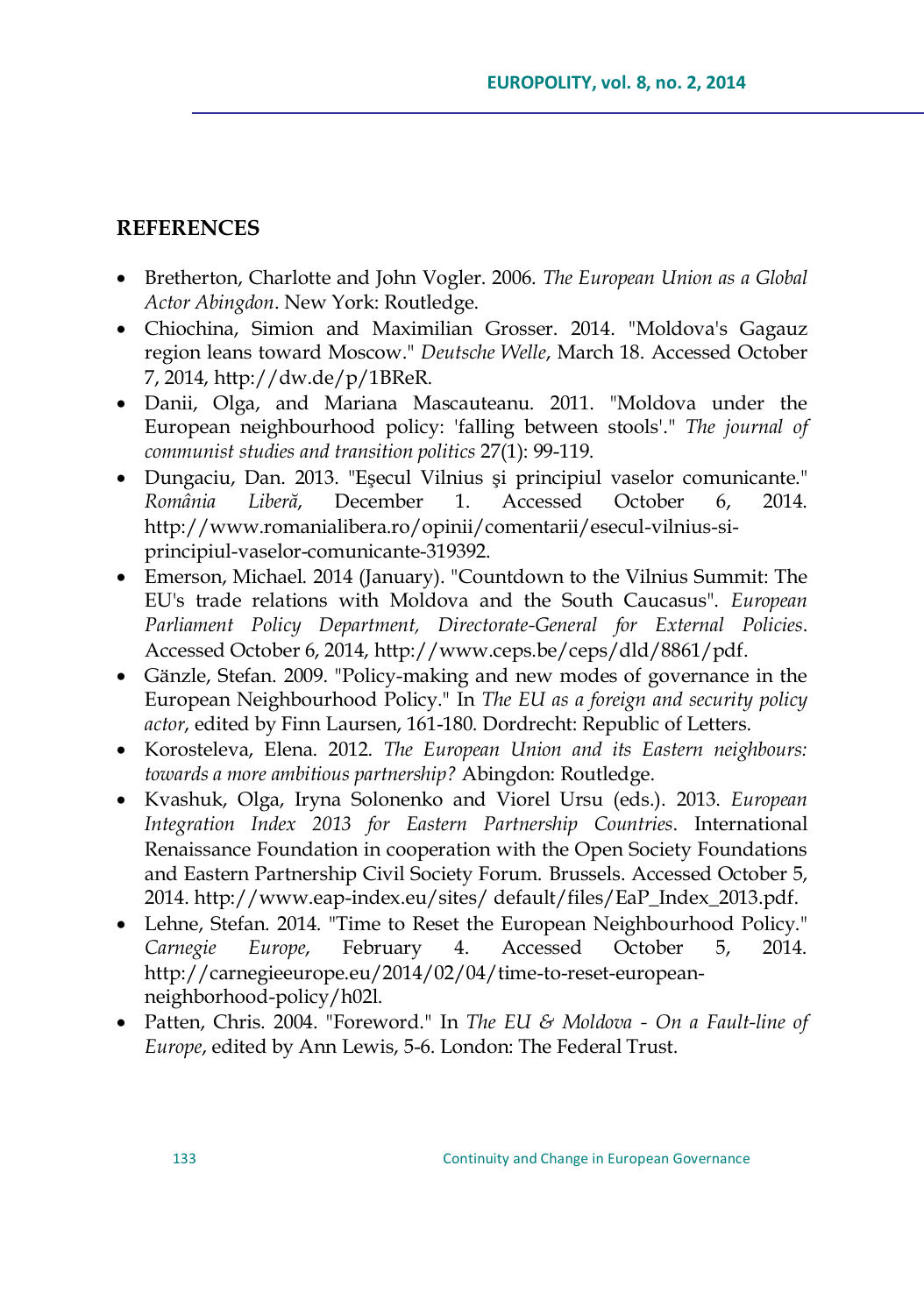- Popescu, Nicu, and Leonid Litra. 2012. "Transnistria: A bottom-up solution". *ECFR Policy Brief 6*. Accessed October 6, 2014. [http://ecfr.eu/page/-/ECFR63\\_TRANSNISTRIA \\_BRIEF\\_AW.pdf.](http://ecfr.eu/page/-/ECFR63_TRANSNISTRIA%20_BRIEF_AW.pdf)
- Prodi, Romano. 2002. "A Wider Europe A Proximity Policy as the key to stability". Speech to the 6th ECSA-World Conference, Jean Monnet Project, SPEECH/02/619, Brussels, 5-6 December, 2002. Accessed October 5, 2014, [http://europa.eu/rapid/press-release\\_SPEECH-02-619\\_en.htm.](http://europa.eu/rapid/press-release_SPEECH-02-619_en.htm)
- Raik, Kristi and Tanja Tamminen. 2014. "Inclusive and exclusive differentiation: enlargement and the European neighbourhood policy." In *Multi-speed Europe? Differentiated integration in the external relations of the European Union*, edited by Juha Jokela, 45-59. Helsinki: Finnish Institute of International Affairs.
- Rinnert, David. 2013. "The Republic of Moldova in the Eastern Partnership: From »Poster Child« to »Problem Child«?". *Friedrich-Ebert-Stiftung*, August. Accessed October 5, 2014. [http://library.fes.de/pdf-files/id](http://library.fes.de/pdf-files/id-moe/10184.pdf)[moe/10184.pdf.](http://library.fes.de/pdf-files/id-moe/10184.pdf)
- Shapovalova, Natalia, and Jos Boonstra. 2012. "The European Union: From Ignorance to a Privileged Partnership with Moldova". In *Moldova: Arena of International Influences*, edited by Marcin Kosienkowski and William Schreiber, 51-75. Lanham: Lexington Books.
- Vahl, Marius. 2014. "The EU and Moldova: a Neglected Relationship". In *The EU & Moldova - On a Fault-line of Europe*, edited by Ann Lewis, 171-183. London: The Federal Trust.

### **PUBLIC DOCUMENTS**

- \*\*\* Agerpres. 2014. "Iasi-Ungheni gas pipeline inaugurated with Romanian, Moldovan Prime Minister and EU Energy Commissioner attending." August 27. Accessed October 5, 2014. [http://www.agerpres.ro/english/2014/08/27/iasi-ungheni-gas-pipeline](http://www.agerpres.ro/english/2014/08/27/iasi-ungheni-gas-pipeline-inaugurated-with-romanian-moldovan-prime-minister-and-eu-energy-commissioner-attending-18-20-02)[inaugurated-with-romanian-moldovan-prime-minister-and-eu-energy](http://www.agerpres.ro/english/2014/08/27/iasi-ungheni-gas-pipeline-inaugurated-with-romanian-moldovan-prime-minister-and-eu-energy-commissioner-attending-18-20-02)[commissioner-attending-18-20-02.](http://www.agerpres.ro/english/2014/08/27/iasi-ungheni-gas-pipeline-inaugurated-with-romanian-moldovan-prime-minister-and-eu-energy-commissioner-attending-18-20-02)
- \*\*\* BBC News. 2007. "Dniester conflict frozen after 15 years." July 21. Accessed October 5, 2014. [http://news.bbc.co.uk/2/hi/europe/6909192.stm.](http://news.bbc.co.uk/2/hi/europe/6909192.stm)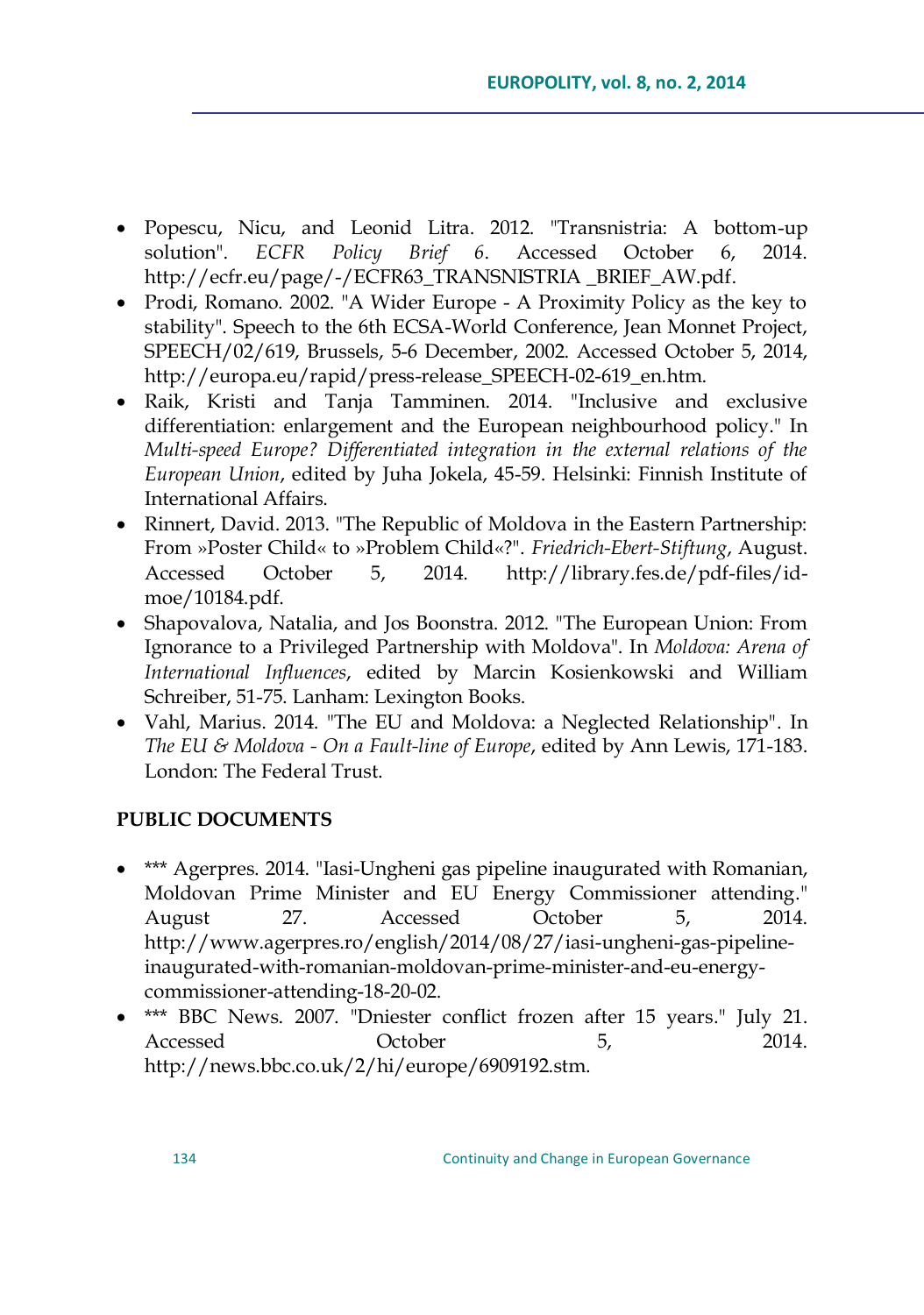- \*\*\* CIVIS Centrul de Analize și Investigații Sociologice Politologice și Psihologice. 2014. *Barometrul Opiniei Publice*, March – April. Accessed October 6, 2014. [http://www.ipp.md/public/files/Barometru/Brosura\\_BOP\\_04.2014\\_prim](http://www.ipp.md/public/files/Barometru/Brosura_BOP_04.2014_prima_parte_final-rg.pdf) [a\\_parte\\_final-rg.pdf.](http://www.ipp.md/public/files/Barometru/Brosura_BOP_04.2014_prima_parte_final-rg.pdf)
- \*\*\* Deutsche Welle. 2014. "Ukraine, Georgia and Moldova sign deals strengthening political, trade ties to EU." June 27. Accessed October 5, 2014. [http://dw.de/p/1CRH0.](http://dw.de/p/1CRH0)
- \*\*\* DG Enlargement. "Detailed country information Turkey." *European Commission – DG Enlargement website*. Accessed October 6, 2014. [http://ec.europa.eu/enlargement/countries/detailed-country](http://ec.europa.eu/enlargement/countries/detailed-country-information/turkey/index_en.htm)[information/turkey/index\\_en.htm.](http://ec.europa.eu/enlargement/countries/detailed-country-information/turkey/index_en.htm)
- \*\*\* DG Trade. "European Union, Trade in goods with Moldova." *Trade, European Commission website*. Accessed October 5, 2014. [http://trade.ec.europa.eu/doclib/docs/2006/september/tradoc\\_113419.p](http://trade.ec.europa.eu/doclib/docs/2006/september/tradoc_113419.pdf) [df.](http://trade.ec.europa.eu/doclib/docs/2006/september/tradoc_113419.pdf)
- \*\*\* Ecorys and CASE. 2012 (27 October). "Trade Sustainability Impact Assessment in support of negotiations of a DCFTA between the EU and Georgia and the Republic of Moldova". European Commission - DG Trade. Accessed October 5, 2014. [http://trade.ec.europa.eu/doclib/docs/2012/](http://trade.ec.europa.eu/doclib/docs/2012/%20november/tradoc_150105.pdf)  [november/tradoc\\_150105.pdf.](http://trade.ec.europa.eu/doclib/docs/2012/%20november/tradoc_150105.pdf)
- \*\*\* Euractiv.com. 2014. "EU foreign ministers gather in Moldova in show of support." September 2. Accessed October 7, 2014. [http://www.euractiv.com/sections/europes-east/eu-foreign-ministers](http://www.euractiv.com/sections/europes-east/eu-foreign-ministers-gather-moldova-show-support-308138)[gather-moldova-show-support-308138.](http://www.euractiv.com/sections/europes-east/eu-foreign-ministers-gather-moldova-show-support-308138)
- \*\*\* Euractiv.com. 2014. "Moldovans to travel visa-free to the EU". April 3. Accessed October 5, 2014. [http://www.euractiv.com/sections/europes](http://www.euractiv.com/sections/europes-east/moldovans-travel-visa-free-eu-301341)[east/moldovans-travel-visa-free-eu-301341.](http://www.euractiv.com/sections/europes-east/moldovans-travel-visa-free-eu-301341)
- \*\*\* Euronews. 2014. "În 2015, Moldova va depune cererea de aderare la UE." *Unimedia.info*. July 11. Accessed October 6, 2014. [http://unimedia.info/stiri/video-leanca-la-euronews-In-2015--moldova](http://unimedia.info/stiri/video-leanca-la-euronews-In-2015--moldova-va-depune-cererea-de-aderare-la-ue-79283.html)[va-depune-cererea-de-aderare-la-ue-79283.html.](http://unimedia.info/stiri/video-leanca-la-euronews-In-2015--moldova-va-depune-cererea-de-aderare-la-ue-79283.html)
- \*\*\* EuropeAid. "Eastern Partnership Integration and Cooperation (EaPIC) programme". Development and Cooperation - EuropeAid, European Commission website. Accessed October 5, 2014.